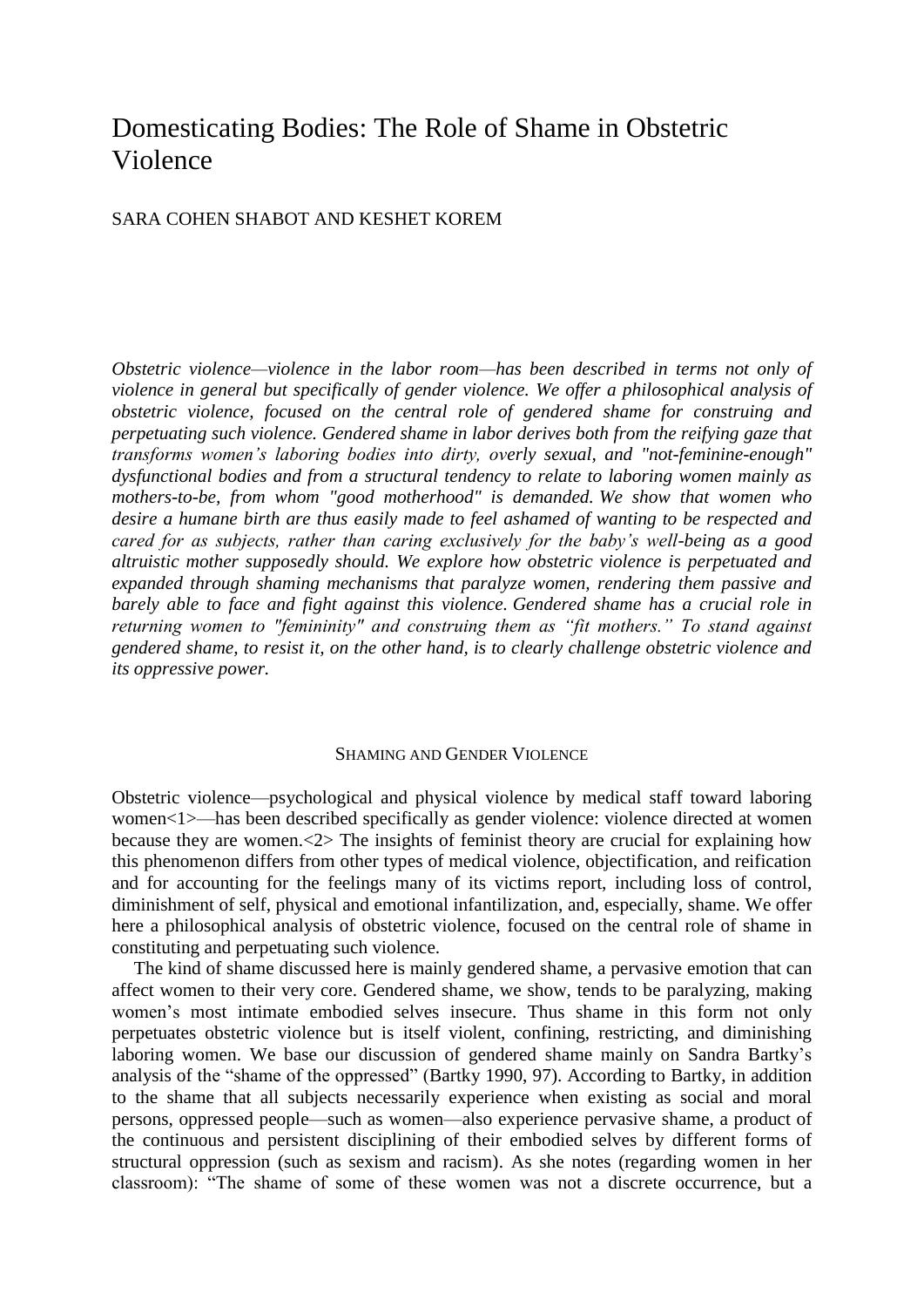perpetual attunement, the pervasive affective taste of a life" (96).

Gendered shame, we argue, thus constitutes a specific form of Bartky's "shame of the oppressed." In labor, this shame derives both from the reifying gaze that transforms women's laboring bodies into dirty, overly sexual, not-feminine-enough, dysfunctional bodies and from a structural tendency to relate to laboring women as mothers-to-be (detached from their previous identities as "just" women), from whom "good motherhood" is demanded. Stereotypical good mothering, calling for total sacrifice and an exclusive concern for the baby's needs (understood in opposition to women's needs), stands at the core of the gendered shame that is often present in the labor room.

We show that women who desire a humane birth—with the woman at the center of the birth process and in control of her decisions and her body (Wagner 2001)—are easily made to feel ashamed of wanting to be respected and cared for as subjects, rather than caring exclusively for the baby's well-being as a good altruistic mother supposedly should. We explore the perpetuation and expansion of obstetric violence through shaming mechanisms that paralyze women, rendering them passive and barely able to face or fight this violence.

The shaming of women begins long before labor. It is easy to make laboring women feel shame because, as Bartky details, it is already a well-known element of their feminine personalities, a recognizable place where femininity is, in a way, safe (Bartky 1990). In patriarchal culture, shame is integral to femininity.

We focus on obstetric violence's connection to shame, specifically gendered shame. This violence is grounded in, and relies on, women feeling ashamed—mainly of breaking the rules and codes of such stereotypical femininity and maternity. Violence and shame (and shame as a violent tool) appear necessary for domesticating these women, returning them to docile femininity, and preparing them for "intensive motherhood."<3> To resist gendered shame, conversely, is to challenge obstetric violence and its oppressive power.

#### OBSTETRIC VIOLENCE

Women's organizations, birth activists, and feminist researchers have begun to point out that abusive and disrespectful treatment constitutes violence toward laboring women ("obstetric violence"). Michelle Sadler and her colleagues call on the medical community and policy makers to replace terms such as *mistreatment*, *disrespectful or abusive care*, or *inhumane birth* with *obstetric violence* to express the severity of the problem (Sadler et al. 2016). The term originated in Latin America, where women and midwives struggled to change laws and policies following reports of such practices, and in 2007, in an effort to prevent violence toward women, Venezuela became the first country to legally define obstetric violence:

By obstetric violence we understand the appropriation of women's body and reproductive processes by health personnel, which is expressed by a dehumanizing treatment, an abuse of medicalisation and pathologisation of natural processes, resulting in a loss of autonomy and ability to decide freely about their bodies and sexuality, negatively impacting their quality of life. ("Organic Law on the Right of Women to a Life Free of Violence," Venezuela, 2007, cited in Sadler et al. 2016, 4)

Obstetric violence thus refers to actions classified as physical and mental violence exerted during pregnancy and childbirth. This definition enables us to focus on the obstetric and gendered aspects of this violence, as well as on medical hierarchies of power, and to analyze medicalized childbirth from a broader viewpoint than simply "mistreatment" or "abusive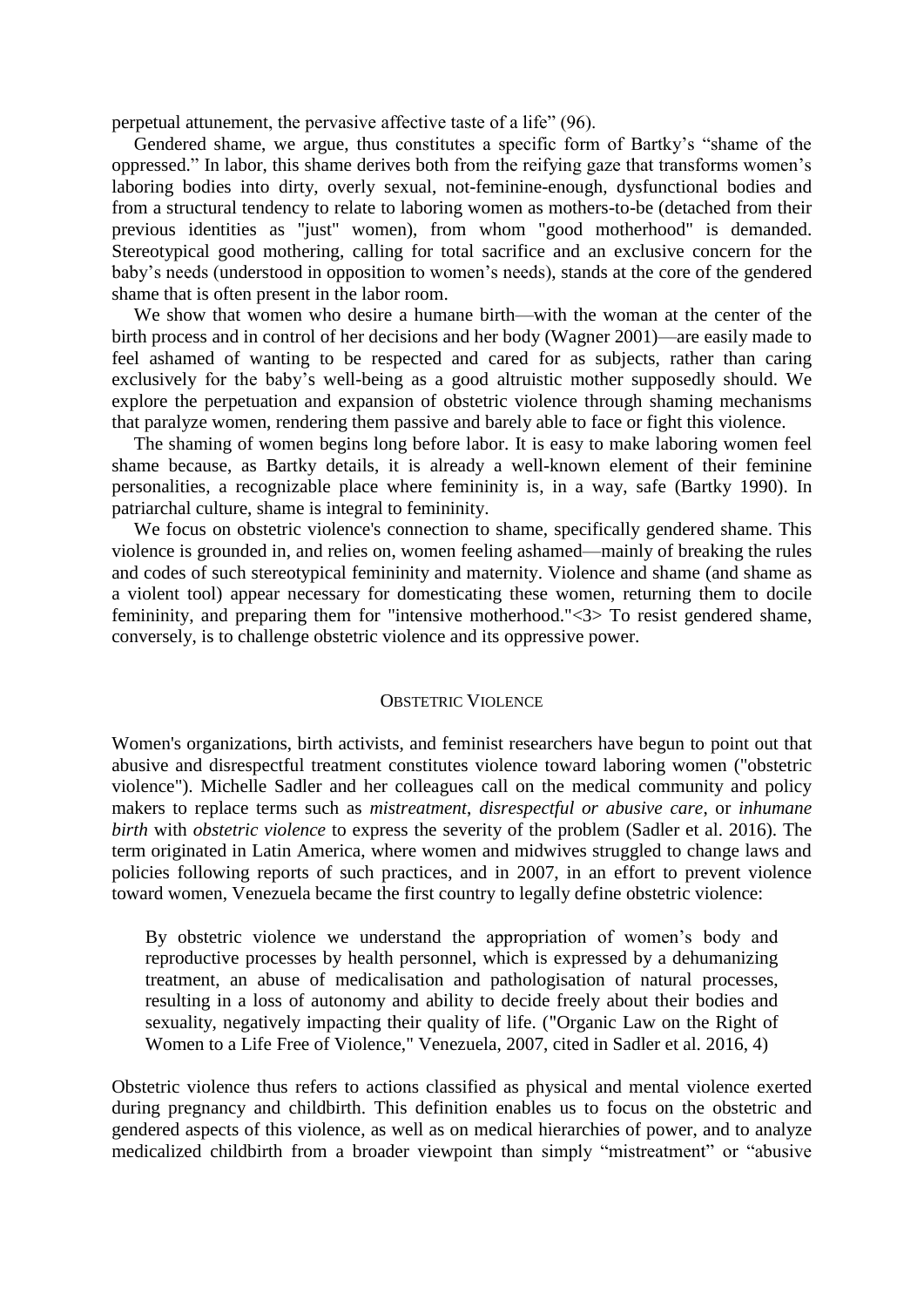care," through the perspective of the structural inequality and social power structures embodied in violence toward women (Sadler et al. 2016).

The World Health Organization, beginning to acknowledge the mounting mass of testimony by women describing disrespectful care, unnecessary medical interventions, and the imbalance of power between medical staff and the women laboring and giving birth in medical facilities, has appealed to the right of every woman to respectful treatment (WHO 2014),<4> an important milestone in the institutional recognition of "the global epidemic of abuse and disrespect during childbirth" (Miller and Lalonde 2015, S49).

Meghan Bohren and her colleagues, reviewing more than sixty studies from thirty-four countries, describe how laboring women in medical facilities in different countries, across all socioeconomic levels, are exposed to disrespectful and abusive treatment (Bohren et al. 2015). This includes physical violence and restraint; threats of violence toward the woman and her baby and of withholding medical care from them if she fails to follow staff orders; blame laid on the laboring woman for poor health outcomes for herself or her child; discrimination against poor women, immigrants, minorities, and women perceived as too young or too old; denial or lack of pain relief; and the performance of episiotomies, sutures, and invasive examinations without anesthesia. The researchers identified seven types of mistreatment: physical abuse; verbal abuse; sexual abuse; stigma and discrimination; failure to uphold medical standards of care; miscommunication between laboring women and medical staff; and issues resulting from the state of the healthcare system, including lack of resources and problematic policies.<5>

Bohren and her colleagues demonstrate that these failures are structural. Interview responses by medical personnel make it clear that the health-care system legitimizes the medical staff's power over women during childbirth. They often believe that they are justified in using extreme or coercive means to obtain the compliance of laboring women; some claim that they are not obliged to provide treatment to noncompliant women. In health facilities, even midwives justify coercive treatment of women as necessary under certain circumstances to ensure compliance by laboring women and safe outcomes for women and babies. Overall, medical staff accepts the mistreatment of women as normal.<6>

Suellen Miller and Andre Lalonde's review for the International Federation of Gynecology and Obstetrics provides the history of and evidence for obstetric violence, showing how the abusive treatment of laboring women affects birth outcomes (Miller and Lalonde 2015). Other analyses link obstetric violence to birth trauma that can lead to postpartum posttraumatic stress disorder (PPTSD) (Beck 2004b; Thomson and Downe 2008; Elmir et al. 2010; Harris and Ayers 2012; Simpson and Catling 2015).<7> This obstetric violence includes such extreme neglect by medical staff that laboring women are left to deliver on their own. Reports or experiences of abusive care also tend to make women avoid medical facilities in future labors, even in cases of high-risk pregnancy (Miller and Lalonde 2015).

#### OBSTETRIC VIOLENCE AS GENDER VIOLENCE

Shut up, close your mouth, and push . . . ; there is only one voice in this room and it is mine. (Goer 2010)

Sara Cohen Shabot addresses why obstetric violence must be considered as gender violence: the structural violence at its base involves a patriarchal need to tame bodies that are not properly feminine (Cohen Shabot 2016). In this account, women's laboring bodies are oxymoronic: as feminine bodies giving birth, they accomplish a major task of femininity, but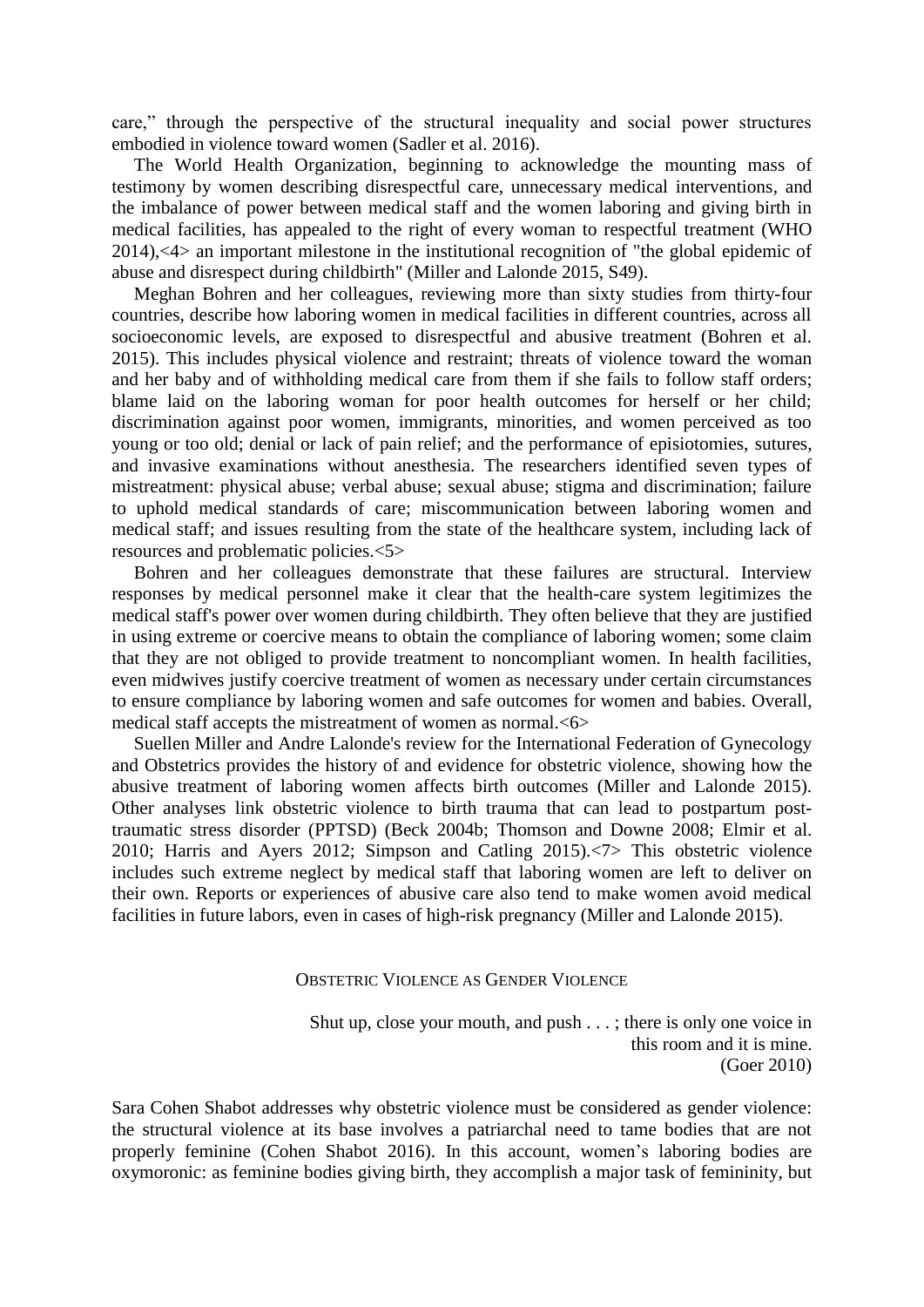they are also usually strong, expanding, noisy, messy bodies. They challenge passive femininity, expressing an untamed and cathartic subjectivity that is in turn silenced and put in its place by a medical system steeped in patriarchal values. Cohen Shabot builds on Iris Marion Young's critique of feminine body comportment compelled to become passive, hesitant, and alienated through strongly internalized oppression within patriarchal societies. In such societies, the natural destiny of women's bodies is to be objectified. But this always creates conflict: women strive to be subjects, but if they succeed, they lose (stereotypical, passive) femininity, and if they fail, they remain alienated from their embodied selves (Young 1980; Cohen Shabot 2016, 243).

Gendered shame, experienced by women over failing to construct themselves as good women and fit mothers, is one of obstetric violence's most important mechanisms. Attempting to feminize women's bodies, obstetric violence makes continual use of gendered shame as a (violent) instrument with which to denigrate women for losing femininity or being too sexual or messy. It is performed and perpetuated by shaming women for being bad mothers-to-be and for acting against the myth of altruistic, self-sacrificing motherhood.

# WOMEN AND SHAME

Recent works analyze shame in (mainly phenomenological) philosophical terms, as fundamental to the constitution of the self (Zahavi 2010; Deonna, Rodogno, and Teroni 2011; León 2012) and as an emotion that might be regarded as pervasive, affecting the self more intimately and essentially than does guilt: "shame concerns one's self, one's being, and not one's doing as in guilt" (Karlsson and Sjöberg 2009, 353). Shame has also been defined as an embodied emotion, presenting clear bodily manifestations and transforming a lived-body into a body-object (Metcalf 2000; Fuchs 2003; Karlsson and Sjöberg 2009; Dolezal 2015). As early as 1956, in his account of shame in *Being and Nothingness*, Sartre discussed the embodiedness of shame and its fundamental connection to objectification by the gaze of the other, stripping us of our embodied subjectivity; this continues to be discussed in phenomenological and feminist-phenomenological analyses of shame (Lehtinen 1998; Metcalf 2000; Fuchs 2003; Dolezal 2015).

Bartky presents a phenomenology of shame as a "contribution to the phenomenology of oppression" (Bartky 1990, 84) and defines it, following Sartre, as an emotion requiring an audience: "I must feel shame before some actual Other before I learn to raise an internalized Other in my imagination" (85). To feel ashamed is to look at oneself through the eyes of others—to be object-for-the-other—and feel judged for one's inability to meet others' expectations. This shame at our recognition of being objects for the other's scrutiny is of course critical to our development as moral subjects: shame is needed in order to construct a social self that cares about and is affected by the other's gaze and judgment. However, within patriarchy, women occupy a position of subordination and objectification that consistently lowers their status and subverts their self-confidence, causing them to feel ashamed more often and more severely than men do (88).

This "shame of the oppressed" constitutes a pervasive shame that—unlike concrete feelings of guilt, or of shame deriving from the mere phenomenological self-recognition of being object-for-the-other (in addition to existing as subject), both of which are necessary for a normative moral life—is paralyzing and unproductive and not even morally useful. It is "profoundly disempowering" (97), effectively perpetuating oppression and precluding social change and solidarity because its victims—in this case women—tend to experience this pervasive shame individually and in solitude, understanding their failure to meet societal standards as a personal inadequacy rather than a badge of gender membership.<8>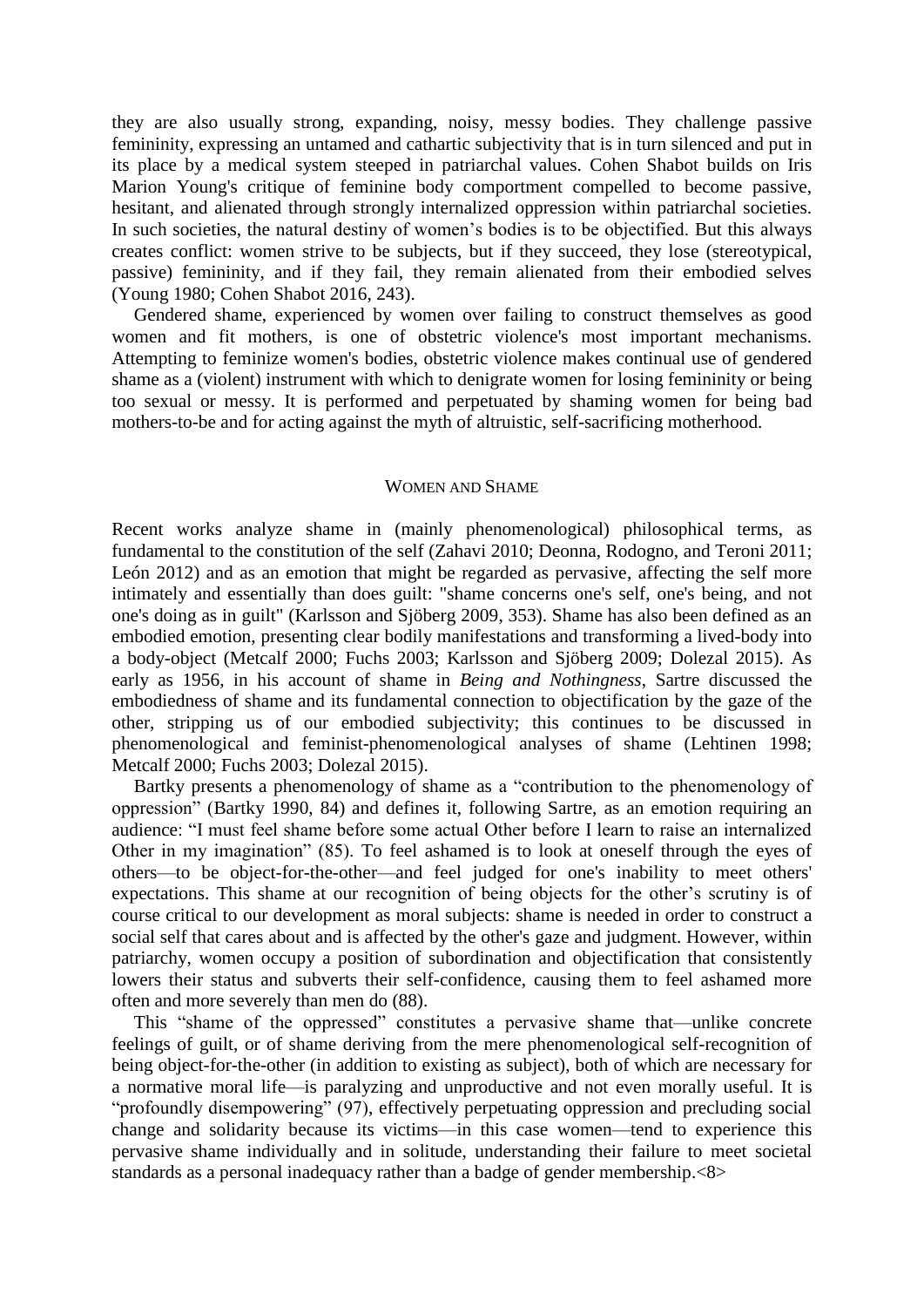### SHAME AND FEMININITY IN THE LABOR ROOM

Women's embodied selves are shameful because they inhabit the world as objectified, as being-for-others, and as looked at. The internalization of stereotypical femininity, bound to experiencing oneself as an object of the male gaze, perpetuates this shame. Part of this permanent gendered shame involves failing to fulfill the standards of beauty to which patriarchal society holds women.

Luna Dolezal looks at shame with a focus on its embodied aspects and from the perspective of phenomenology and feminist theory, showing how these impossible, oppressive standards of beauty are so thoroughly internalized by Western women that the shame of failing to fulfill them is inevitable, overwhelming, and paralyzing: women suffer from "chronic shame" because they are "already shame-prone" (Dolezal 2015, 109), as Bartky shows, and constantly compare their actual bodies to confusing idealized constructions of unreal bodies:

Women's bodies . . . are continuously positioned as inadequate or inferior when compared to these elusive body ideals; shame, and body shame in particular, becomes a permanent possibility. . . . Women are already attuned to the feelings and contours of body shame; they expect their bodies to betray them and to deviate from the diffuse and invisible cultural standards of what a body "ought" to be. Failing to achieve the ideal body signals a deeper failed mastery of the body and corporeal control. This attunement to shame is so pervasive and indeterminate that it is often beyond the reach of reflective consciousness. (Dolezal 2015, 109–10)

Thus the shamefulness of women's existence derives from at least two different (though related) experiences. The more fundamental experience involves being deprived of subjectivity, permanently objectified and gazed at, as Bartky explains. Here shame stems from the constant feeling of being scrutinized by the other, for whose gaze we (exclusively) exist, and from failing to inhabit ourselves as full subjectivities provided with agency. The second experience, building on the first, involves the impossibility of being the "right" objects, that is, beautiful and self-controlled feminine objects, as Dolezal makes clear. This doubled shame is what many laboring victims of obstetric violence experience: first, shame at being turned into pure objects by the medicalization and oppressive patriarchies through which labors are managed (Wolf 2013; Cohen Shabot 2016; Sadler et al. 2016) and second, shame at failing to perform the "right" femininity—silent, delicate, obedient; not overly sexual, loud, or exuberant—in labor.<9>

Anne Drapkin Lyerly addresses this last aspect of reification in labor specifically in the context of shame, discussing the role of shame—especially body shame—in disempowering laboring women. She argues that it is not technology or medicalization per se that is to blame for the increasing feelings of discontent and frustration many women report after childbirth, but the medical staff's lack of sensitivity toward the birthing woman. The shame that plays a major role in disempowering laboring women, she argues, derives precisely from how laboring women are made to feel by the objectifying gaze that transforms women-subjects into dirty, blatantly sexual, overly noisy, incapable, unfeminine body-objects. As a resident obstetrician, Lyerly encountered cases of obstetric violence rooted in the shaming of birthing women for their "dirty" and "inappropriate" sexuality. She describes a senior male obstetrician who regularly used this form of violence in the labor room: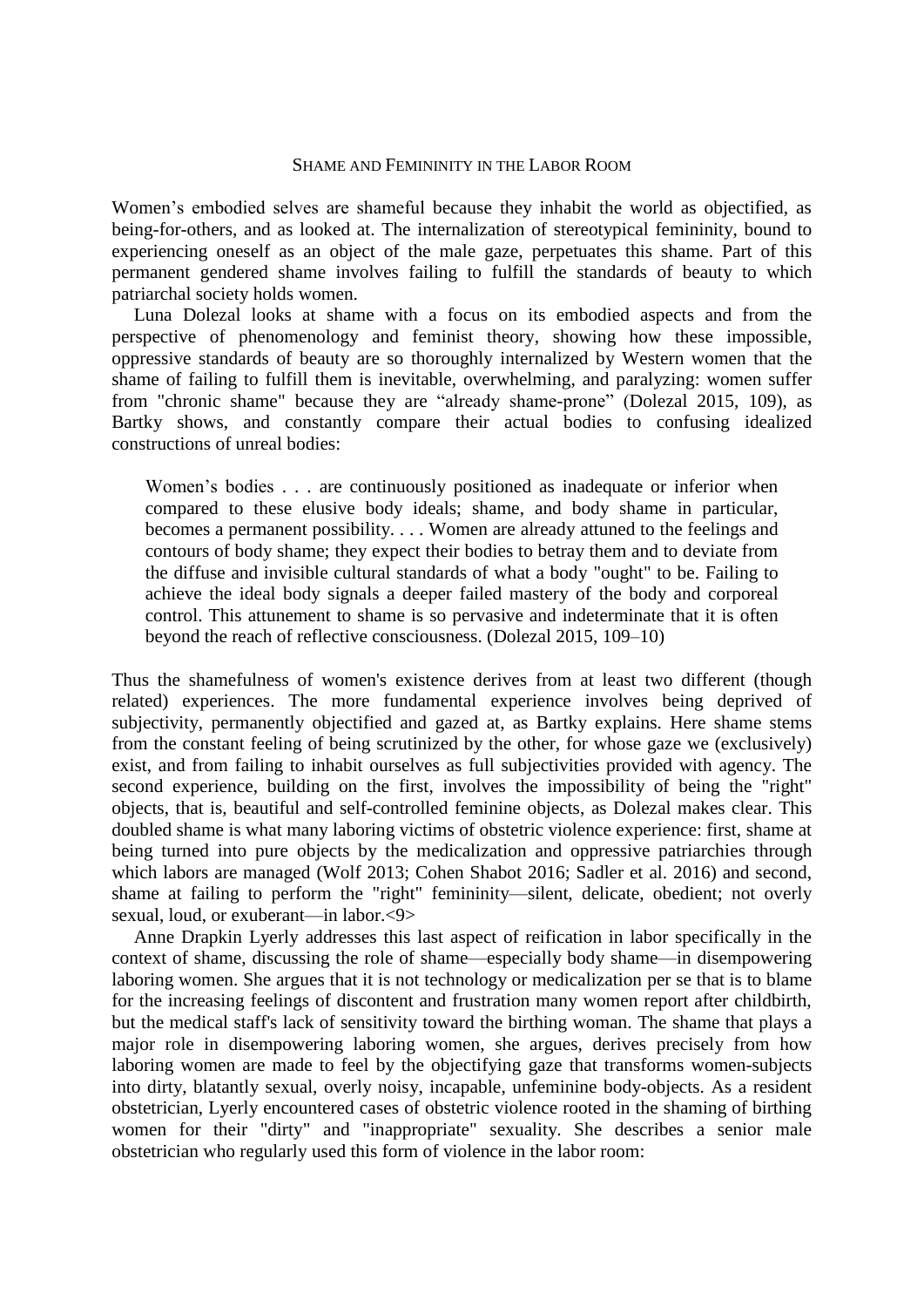Dr. P. insisted, for instance, that the perineum of every patient be completely shaved before he delivered her baby. After a delivery, he would order, "hurry, hurry, hurry, goddamn it, hurry; nobody's going to look down there for a long time," when I tried to sew up women's lacerations with some attention to aesthetics. In exaggeratedly cleaning, shaving, and then disgustedly dismissing the importance of repair beyond adequate hemostasis, he reinforced the conception of female sexuality—and female genitalia—as dirty, impure, sullied, and may thereby have reinforced the shame of embodiment during a time in which the embodied woman was, in fact, doing an extraordinary thing: producing another human being. (Lyerly 2006, 113)<10>

Gendered shame thus serves obstetric violence twice: first, violence from the medical staff encounters less resistance and is more easily performed if the woman feels ashamed; second, the shaming appears to be a significant part of the violence itself.

Moreover, the gendered shame that women experience at the portrayal of laboring bodies as grotesque and disgusting in themselves is often already internalized and established well before any encounter with the medical staff. This sometimes even prevents women from being willing to experience certain kinds of labors, mainly those perceived as more blatantly exposing their "dirty" or "inappropriate" sexuality. Claudia Malacrida and Tiffany Boulton, in interviews with childless women about potential childbirth choices, document some women's perceptions of vaginal birth as vulgar, a violation of feminine norms. One woman described vaginal labor as: "It'll just be like icky all around, baby's gonna be all bloody, goo's going to be going everywhere. I mean, it happens to everyone, it's not like it'd be sexy no matter what, because I don't think there's a sexy way to have a baby" (Malacrida and Boulton 2012, 760–61). Another worried about the gaze not only of the medical staff but also of her husband, and about her ability to perform as an appropriate sexual and feminine object:

I've seen C-sections and natural births and I don't want my husband seeing me in that situation; like, there's a lot of lost dignity [in] giving birth naturally. . . . And if there's tearing it can be quite severe. . . . I don't want my husband getting that sort of image, when I plan to still have a sexual life after I have children. . . . And you're naked . . . and lots of times stool is passed giving birth . . . and I don't want my husband to be involved with that. (761)

Future gendered shame in the delivery room can be prevented by undergoing a Caesarean section, as this woman further explains:

C-sections are just so beautiful. You keep your dignity through the C-section. . . . Only your abdomen's shown and your husband's up at your head with a big screen in front of your lower half so it's not like he sees anything going on down there. (762)

Chronic, preexisting gendered shame may thus play into women's birth choices before they ever confront the actual reifying gaze of the medical staff.

> "YOU SHOULD BE THANKFUL: THE BABY IS ALL RIGHT": OBSTETRIC VIOLENCE AND MATERNAL SHAME

When a woman becomes a mother, the gendered shame she has always experienced is now suddenly also applied to her maternal performance. The common perception is that this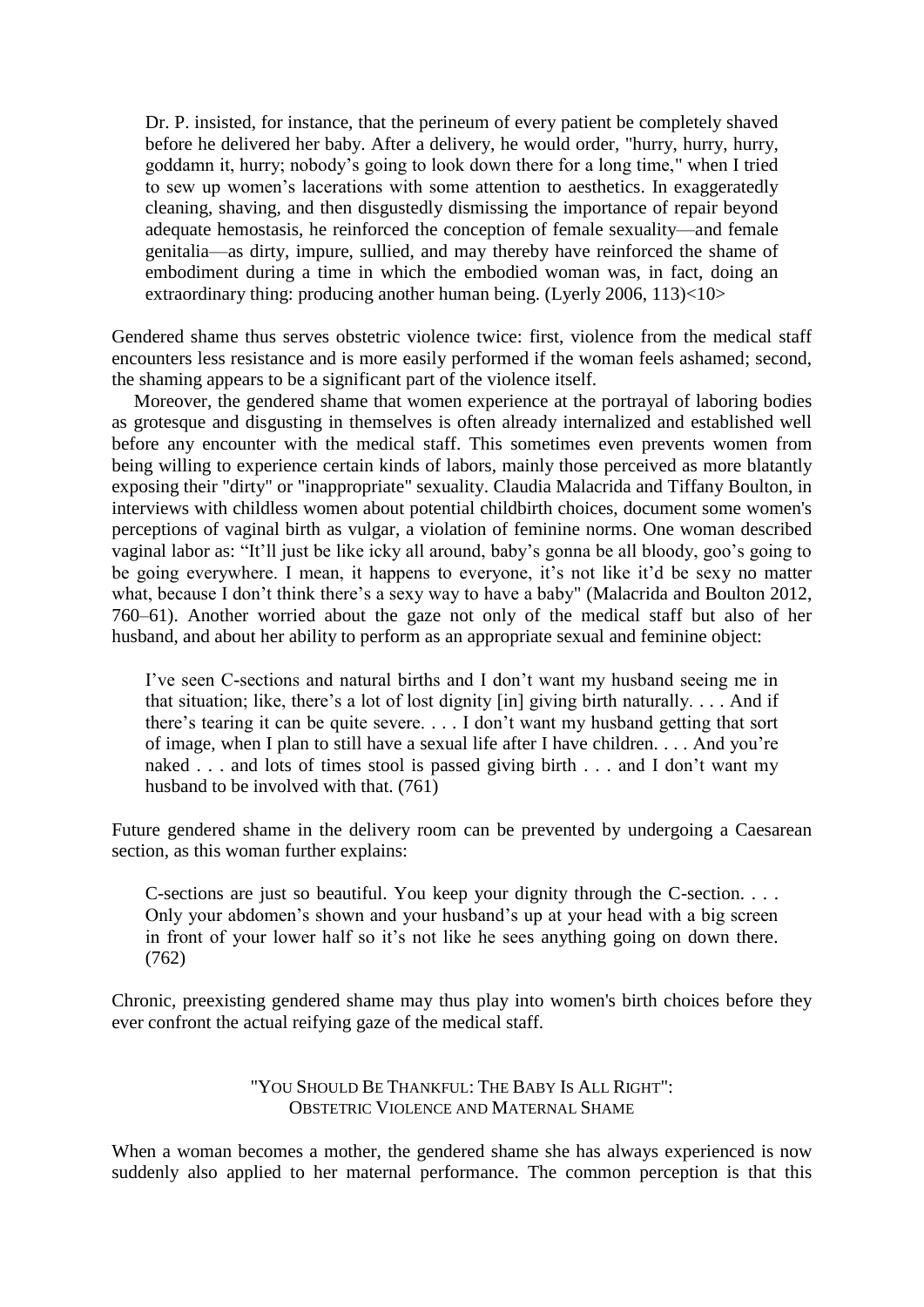feeling is a natural part of being a mother, inherent to motherhood (Liss, Schiffrin, and Rizzo 2013). Mothers act under the scrutinizing gaze of patriarchal society, which created and incorporated the idea of motherhood as "naturally" exhausting and self-sacrificing, testing every mother's capacity to withstand it (Sutherland 2010). Yet this patriarchal concept and institution of motherhood is of course constructed and ideological. As Adrienne Rich points out, patriarchy's assumption is that the natural mother has no additional identity and can and should spend all her time solely in the company of her children (Rich 1986). She willingly sacrifices herself; her pain and suffering are irrelevant if they gain the welfare of her children. Her love for them is selfless and unconditional. A woman who fails to live this sort of motherhood is a defective woman.

Anat Palgi-Hacker's feminist critique of the role of the mother in psychoanalytic theories shows how these theories present women as waiting to be born mentally as mothers, in the same way that babies are born physically of their mothers: the woman gives birth not only to a baby but also to her own new identity (Palgi-Hacker 2009). Palgi-Hacker shows how key theories of psychological development construe the mother as object, completely deleting her subjecthood. She has no existence in herself, no voice. Palgi-Hacker further shows how this erasure is not random but stems from patriarchal defense mechanisms that depend on silencing women's voices, denying and repressing the subjectivity of women and mothers. Men within patriarchy fantasize about creation, fertility, and birth and are therefore deeply engaged in deleting the (real) mother to preserve patriarchal power, as part of the fantasy in which men take her place and speak for her. The giving over of birth and its management to the medical staff thus reflects an appropriation of the creation of life and of motherhood. Babies are described as being "delivered" by the medical staff, silencing not only the woman's body but also her voice as an expectant mother, a laboring woman, and a patient.

Despite the abundant existing feminist critique of the institution of motherhood and denunciation of its perception as natural (Rich 1986; Beauvoir 1989), women's understanding and internalization of contemporary (white, Western, middle-class) motherhood has hardly changed. We still witness what Sharon Hays defines as "intensive motherhood" (Hays 1998), in which women expect to sacrifice themselves and to be always available and occupied with their mothering role. Precilla Choi and her colleagues describe new mothers' feelings about motherhood as being in a constant race to be a "supermum, superwife, [and] supereverything" (Choi et al. 2005, 173). Like Palgi-Hacker, they describe intensive motherhood as starting not at childbirth but rather in a gradual process beginning with the future mother's first menstrual period and continuing to accompany her through pregnancy and childbirth. Throughout this process, girls, teenagers, and women are perceived as potential mothers, as demonstrated in medical guidelines instructing physicians to treat them as always potentially pregnant: doctors are thus instructed to encourage all sexually mature women to take folic acid, avoid drinking and smoking, and maintain a "healthy weight," regardless of the woman-patient's actual intentions with regard to pregnancy and childbirth (Malacrida and Boulton 2012). Moreover, medical school textbooks depict women as mostly heterosexual, with marriage and motherhood being a natural aspiration and a self-evident part of womanhood (Lee and Kirkman 2008). When doctors are taught that pregnancy is every woman's natural aspiration and ultimate desire, it is hardly surprising that this understanding finds its way into mainstream obstetric care.

This discourse frames the ideal mother, as well as the ideal potentially pregnant and birthing woman, as an unselfish woman who has abandoned or is willing to abandon selfish, childish behavior for a higher form of femininity. The discourse of selflessness as central to ideal motherhood and femininity also affects women's perceptions of their optimal choices in childbirth, often pushing them toward a willingness to experience pain and suffering and undergo any experience identified with maternal sacrifice, or toward absolute obedience to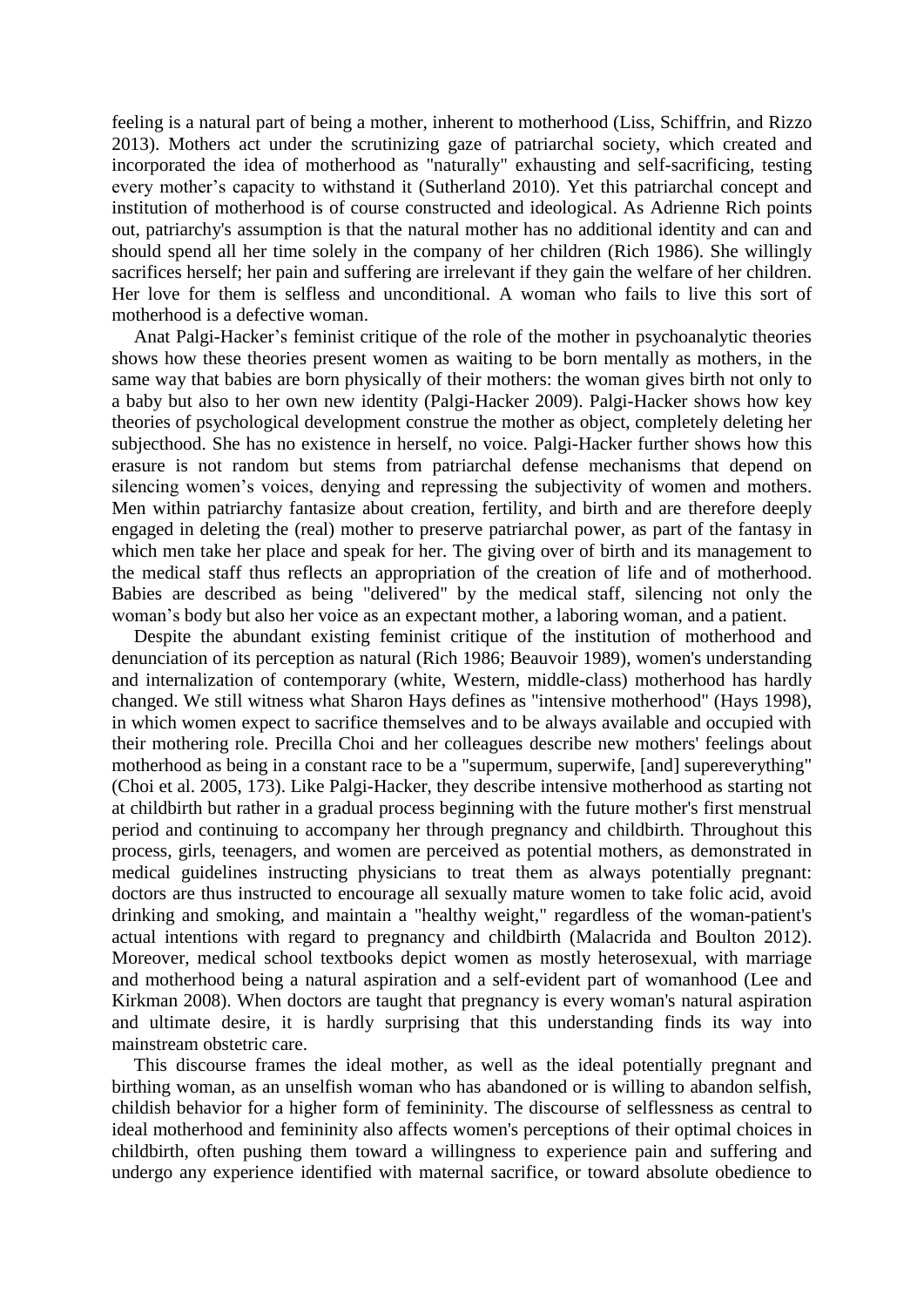the medical staff (Malacrida and Boulton 2012).<11> Thus, when it is internalized by women, this discourse also contributes to the reproduction of obstetric violence.

Because pain and suffering are perceived as integral to childbirth, and childbirth is perceived as a routine, even compulsory, process for women, the experiences, particularly the violent experiences, of laboring women go unrecognized by both the women's immediate community and the medical staff. Birthing women who share traumatic, or even simply difficult, birth stories are often silenced with comments like "everybody goes through that," "you should be grateful," or the quintessential "all that matters is that the baby is healthy." In her discussion on shaming mothers, Vicki Cokerill writes: "It is the secret shame among mothers—birth trauma and the devastating effect it can have, not only physically but mentally, too. You are made to feel as though you cannot really be honest about a traumatic birth, you glaze over details only to relive them on your own later. You should be grateful your baby is here shouldn't you?" (Cokerill 2017).

This is how the stereotype of "good," selfless motherhood silences, shames, and disciplines birthing mothers. Phrases such as "you should be grateful" express that whatever happens during childbirth is insignificant, given the laboring woman's sublime role in the creation of life and selfless engagement in mothering. In Gretchen Humphries's blog "Birth Truth," she recounts the responses she received when attempting to share with others the trauma she experienced after undergoing the violence of an emergency Caesarean section:

Wasn't I grateful? So many people said it to me, I started to wonder. People I trusted, people I respected, people I loved. Maybe I wasn't grateful for my babies? Maybe I didn't love my babies as much as I should or as much as other mothers did? . . . I didn't *feel* a lot about them. I was depressed. Then I began to realize how evil it is to tell a woman who's experienced a physically or emotionally traumatic birth that she should be grateful. . . . It is evil to say, "All that matters is a healthy baby" because you are saying that her pain, her damage, doesn't matter. You are telling her that not only is her body broken, but so is her mind. That if she is physically healthy, that's all that matters, and to be concerned with anything else is somehow wrong. . . . Good mothers just don't have those feelings, and she's already afraid she isn't a good enough mother. And so she loses something precious, and so do we all. I discovered that there are a lot of women out there who hated the birth of their child; women who had bad surgeries, women who had good surgeries, rarely women who had necessary surgeries, women who didn't have surgery at all but did have horrible things done to them in the name of birth. I'm not the only one. (Humphries 2001; emphasis in the original)

Idealized conceptions of femininity and motherhood, which also dictate how women should behave during childbirth, can thus be seen as potentially reinforcing feelings of gendered shame, often preventing women from displaying their feelings or requesting assistance.<12> When she sees other women going through the same process, apparently happily and successfully, a traumatized mother wonders why she is unable to adequately fulfill that role and is, in consequence, deeply ashamed. Thus idealized motherhood burdens women in two ways: first, the expectation of immense joy immediately following childbirth causes women to perceive themselves as defective mothers if that expectation remains unfulfilled; and second, that perception itself, once it has taken hold, in turn closes them off from social life, ashamed as they are that someone might notice that they are not feeling what they are supposed to be feeling (Choi et al. 2005). Admitting that you cannot bond with your baby or that childbirth was not the happiest moment of your life is tantamount to admitting that you have failed to accomplish the role for which you were destined.<13>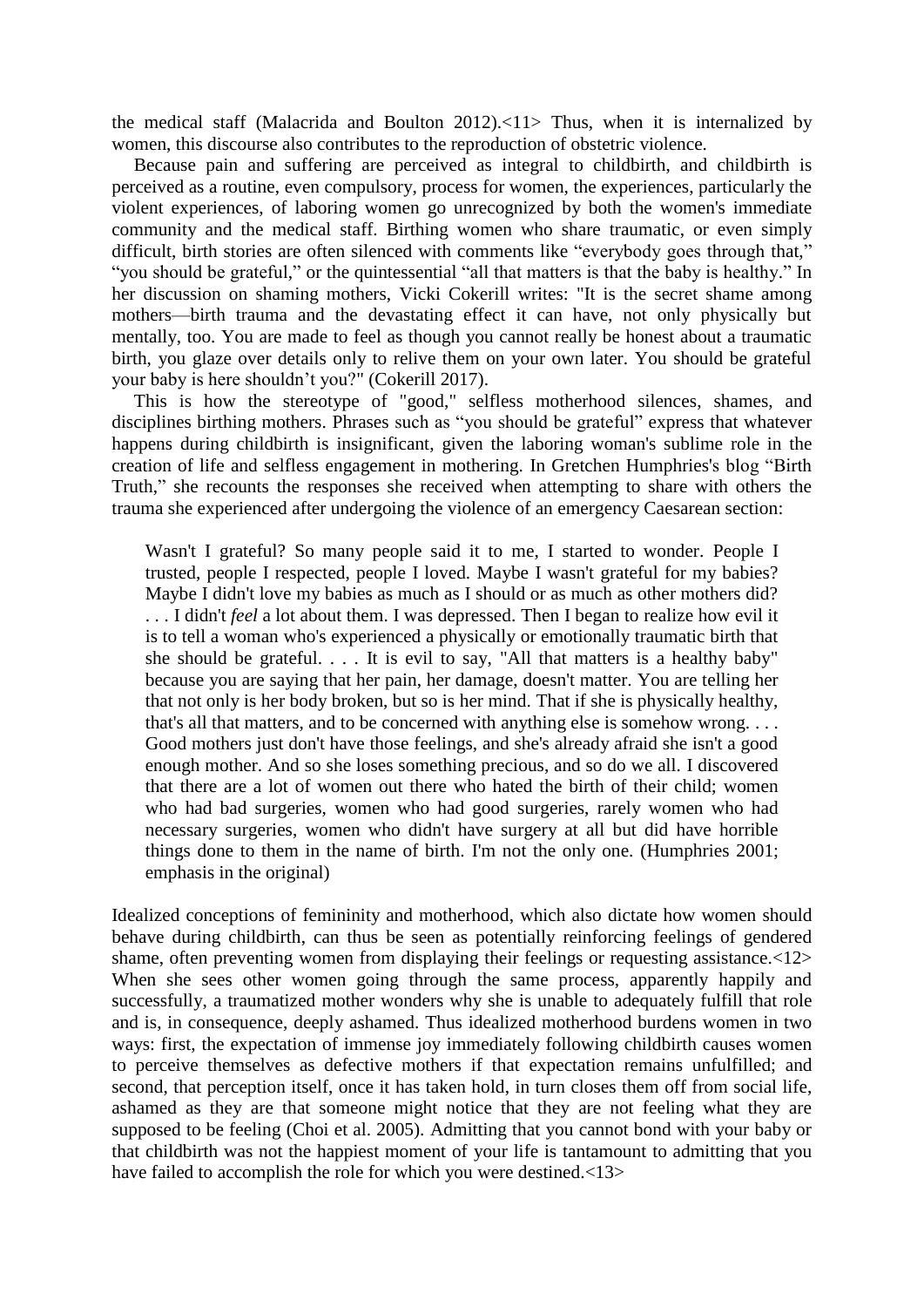Gendered shame causes a woman to appraise her entire self negatively. Unsurprisingly, it is associated with the highest rates of postpartum depression and social anxiety (Røseth, Binder, and Malt 2011). Pregnant and birthing women are constantly put in their place, reminded that they are above all mothers (or mothers-to-be) and should be ashamed for thinking of themselves—their bodies, their agency, their experiences. Affirmations such as "all that matters is that the baby is fine" create a hierarchy of importance, with women's feelings and experiences at the very bottom.

This feeling of shame is paralyzing to birthing women and future mothers. It works as an internal disciplinary mechanism, preventing them from speaking up about obstetric violence or straying from what is deemed appropriate behavior within the stereotype of "good motherhood." Moreover, discussing what happens in childbirth is seen as threatening the ideal bond between a mother and baby. The admonition that "all that matters is that the baby is okay" produces a profound, deterring shame, potentially damaging each woman individually while preventing the understanding of a common experience of violence and thus seriously inhibiting political action.

# BREAKING THE CYCLE OF SHAME

Gendered shame objectifies and diminishes women, teaching them that they are not proper subjects, they have no real agency, and if they attempt to gain it they risk losing their femininity. It puts women in their place, constantly attuning them to serve the male gaze. Most significantly, gendered shame is a resilient tool of oppression, effectively promoting silence and depoliticizing experience. Women dominated by shame tend to hide their oppressive experiences from others, believing themselves to be alone and thereby participating in a vicious cycle of silence that precludes political struggle or social change.

Obstetric violence is nurtured and fortified by gendered shame. Having already internalized shame-inducing myths of socially accepted femininity and "good motherhood," women are primed to experience obstetric violence as a normal part of being a noble woman and all-giving mother. Encountering almost no resistance, obstetric violence is thus perpetuated, turning laboring women into objects and depriving them of the opportunity to experience labor as an integrated, embodied, fully sensual experience. In his phenomenological account of shame, Robert Metcalf describes the experience (or more accurately, the moment) of shame as emphasizing disembodiment and a sense of alienation from the world that was previously ours, deeply experienced by our fleshed and lived subjectivities. Recalling Sartre's and Bartky's thoughts on shame, Metcalf writes:

The voyeur and the un-self-conscious woman of Bartky's description are aesthetically immersed in their environment in an experience of sensual enjoyment. The shame they feel, in its suddenness, signifies a halting of the flow of enjoyment and a reflective move whereby they see themselves as objects for others. By seeing themselves from the eyes of others, they are no longer immersed in a sensual enjoyment of the world and they no longer occupy the same bodily space of the previous moment. As an experience of one's own object-being, *shame is a kind of disembodiment*, *for one is no longer at home in one's body*: like the shy person's bodily struggle against embodiment, the woman of Bartky's description freezes, her motions become stiff, and she experiences precisely the "internal haemorrhage" of subjectivity described by Sartre. Shame is a matter of recognition in that it attends to the real existence of powers outside myself that are able to halt the flow of my bodily projects in the world. (Metcalf 2000, 16; emphasis added)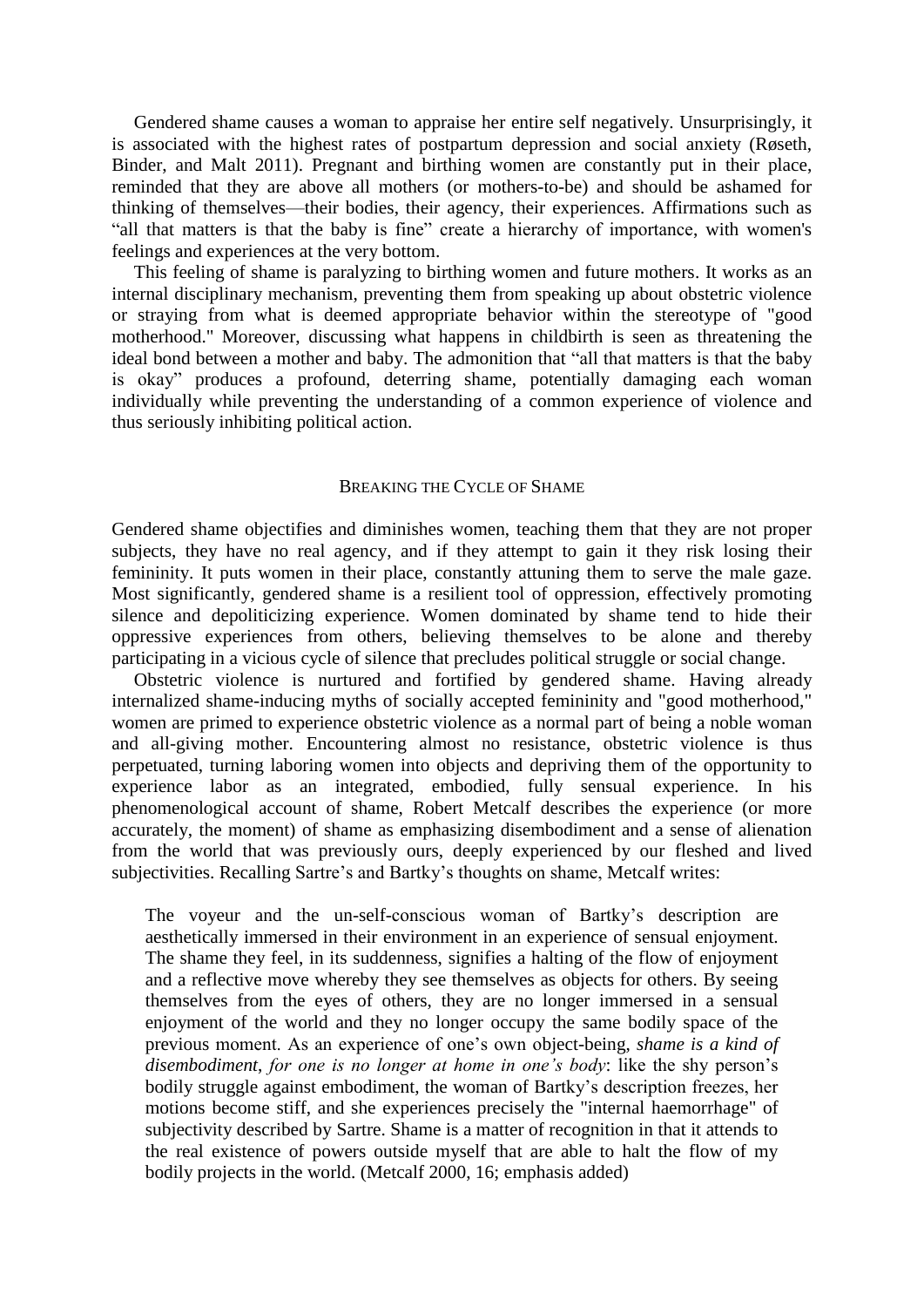Obstetric violence thus allies itself with shame, mainly in its gendered form: both are based on objectification, alienation, and a harsh stealing of embodied subjectivity. Structural changes in the childbirth model might help: a positive and supportive medical staff—helping to provide laboring women with control over their bodies and their decisions—has proved to be a key component of a positive birth experience and to provide a significant change in the experience of birthing women, regardless of the number of medical interventions, complications, or type of birth (caesarean vs. vaginal) (Lavender, Walkinshaw, and Walton 1999; Melender 2006).

Thus, a medical birth can be experienced as a good birth when the birthing woman is treated as a significant subject, granted autonomy and respect. Involvement in decisionmaking has proved to be more decisive for a satisfactory labor than factors such as age, ethnic origin, socioeconomic status, participation in a prenatal class, medical interventions, continuity of treatment, intensity of pain, or mobility during labor (Hodnett 2002).

Nevertheless, the bond between gendered shame and the phenomenon of obstetric violence can finally be broken only by creating new models of femininity and motherhood. Such new models, liberated from patriarchal patterns for womanhood and motherhood, may reveal ways to break the cycle of silence and to fight and resist gendered shame. This unquestionably difficult task is ultimately the only one with the power to bring radical change and eradicate the pervasive phenomenon of obstetric violence.

# **NOTES**

We deeply thank the blind reviewers of this article for their illuminating recommendations and, in particular, Clara Fischer, the guest editor of this special issue, for her careful reading and fruitful edits. We also thank Marie F. Deer for her helpful comments.

1. This article deals exclusively with obstetric violence and shame as reported and researched in medicalized settings. Women can also experience shame, dehumanization, and even trauma in midwife-led births outside medicalized settings—as in home births. In addition, for some women, medical interventions in their labor when they had hoped and planned for a nonmedicalized birth can itself be deeply frustrating and feel shameful (Charles 2013; Cohen Shabot 2017). But shame experienced in these contexts is beyond the scope of this article.

We also intentionally refrain from dealing with childbirth (whether led by doctors or midwives, in either medical or nonmedical scenarios) as empowering. Childbirth has been reported as deeply and positively transformative, in reports describing the experience as anywhere from satisfying to one of life's most important experiences, highly empowering and even ecstatic (Heyes 2013; Cohen Shabot 2017). We do not argue that every childbirth is experienced as violent or traumatic; on the contrary, it is because we recognize the possibility of a highly empowering labor that we find it imperative to deal with obstetric violence: that possibility is precisely the reason why obstetric violence can be so traumatic, destroying as it does the possibility of experiencing a unique, life-changing, positive event.

2. It is crucial to state that we are not claiming that the medical staff knowingly performs this violence. Describing obstetric violence as gender violence means that it is structural, not behavioral; the staff merely perpetuates the violence of the existing structure. See Bellón Sánchez 2014 on obstetric violence in Spain, and Cohen Shabot 2016.

3. We use the phrase "intensive motherhood" here as coined by Sharon Hays and later deployed by Precilla Choi and her colleagues, and by Anat Palgi-Hacker, for instance. We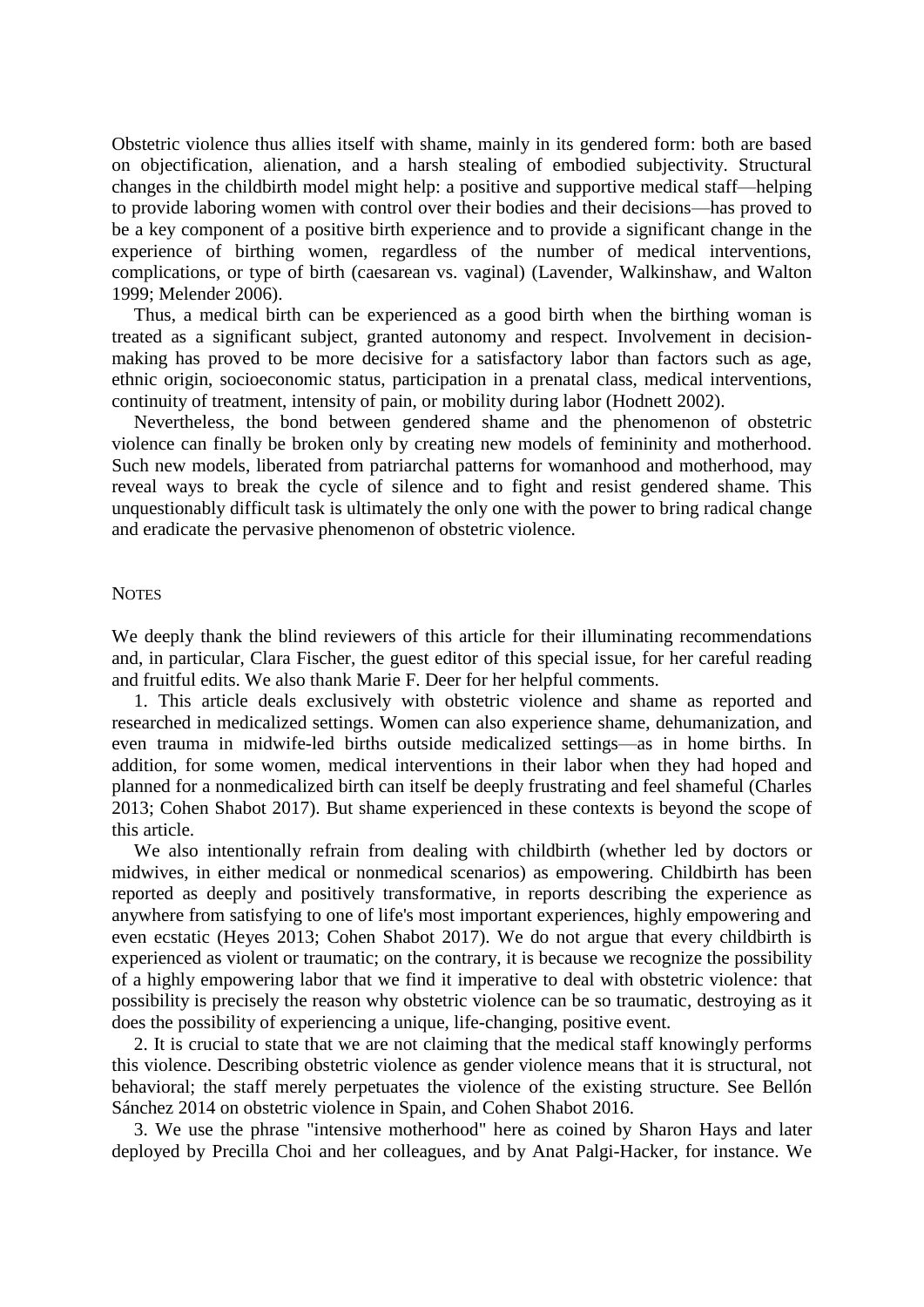deal with this concept in detail in the following (Hays 1998; Choi et al. 2005; Palgi-Hacker 2009).

4. It is difficult to determine how widespread the phenomenon of obstetric violence is. The World Health Organization statement recognizes this difficulty, ascribing it to the problematics of establishing any scientific measurement of the issue (WHO 2014, 2). Meghan Bohren and her colleagues also discuss this challenge (Bohren et al. 2015, 3). But the mere recognition, in numerous studies and by the World Health Organization, of the existence of obstetric violence, along with the legislation that has arisen to fight it, establish the topic as worthy of further research and form the basis for a call for meaningful changes in obstetric treatment worldwide.

5. Obstetric violence is of course experienced very differently by white, Western, middleclass women than it is by minorities or marginalized and poor populations. The former are more exposed to medicalization and the overuse of technology in labor, which diminishes laboring women's self-image and sense of control and agency (Smeenk and ten Have 2003; Wolf 2012; Behruzi et al. 2013), and the latter still suffer more from a lack of technology and basic medical attention. Candace Johnson explains medicalization as a problem, paradoxically, mainly for the privileged: "the preference expressed by many privileged women in affluent countries . . . for midwifery care and home births, is curiously at odds with public health data and ethical arguments. It is a rejection of privilege that simultaneously confirms it. Therefore, the problem of medicalization seems to apply disproportionately to privileged women. In fact, some of the most serious pronouncements of medical interference in pregnancy and childbirth as a 'natural, normal, woman-centered event' come from women of considerable privilege and authority" (Johnson 2013, 200).

6. Seeing obstetric violence as structural rather than behavioral (Bellón Sánchez 2014) enables us to understand how even female midwives and doctors in hospitals might reproduce and perpetuate this patriarchal violence. A gendered understanding of medicine and health care also emphasizes its construction as social and political and shows how gender relations of power are imitated and disseminated within that realm. Doctors (predominantly male) are located at the top of the hierarchy, with nurses and midwives at the bottom, under their power. Not enough women physicians occupy positions of power in the medical system. Women are still more likely to be nurses, midwives, therapists, or other midlevel medical professionals (Anspach 2010, 233–34). It might be argued that midwives and nurses participate in violent practices toward laboring women mostly out of weakness and fear of the system, whereas doctors do it as a consequence of their privileged status and "authoritative knowledge": they believe that they know better and do not need to inform either other authorities or the birthing women about their practices.

7. Cheryl Beck informs us that women who experience trauma in childbirth, defined as "an event occurring during the labor and delivery process that involves actual or threatened serious injury or death to mother and/or her child" (Beck 2004a, 28), report extreme fear, helplessness, loss of control, and terror. A systematic review of twenty-one studies on traumatic childbirth shows that worldwide, between twenty and forty-eight percent of women experience such trauma (Simpson and Catling 2015). Several studies recognize the difficulty of conceptualizing the problem because of the subjective nature of trauma (Simpson and Catling 2015, 203).

In the growing research on mental damage to women following childbirth, there is evidence that women associate their negative experiences with their birth experience and interactions with medical staff (Simpson and Catling 2015). In Israel, for instance, about four to eight percent of birthing women suffer from the full symptoms of postpartum posttraumatic stress disorder (PPTSD), and about twenty-five to forty percent suffer partial symptoms (Polachek et al. 2012; 2014).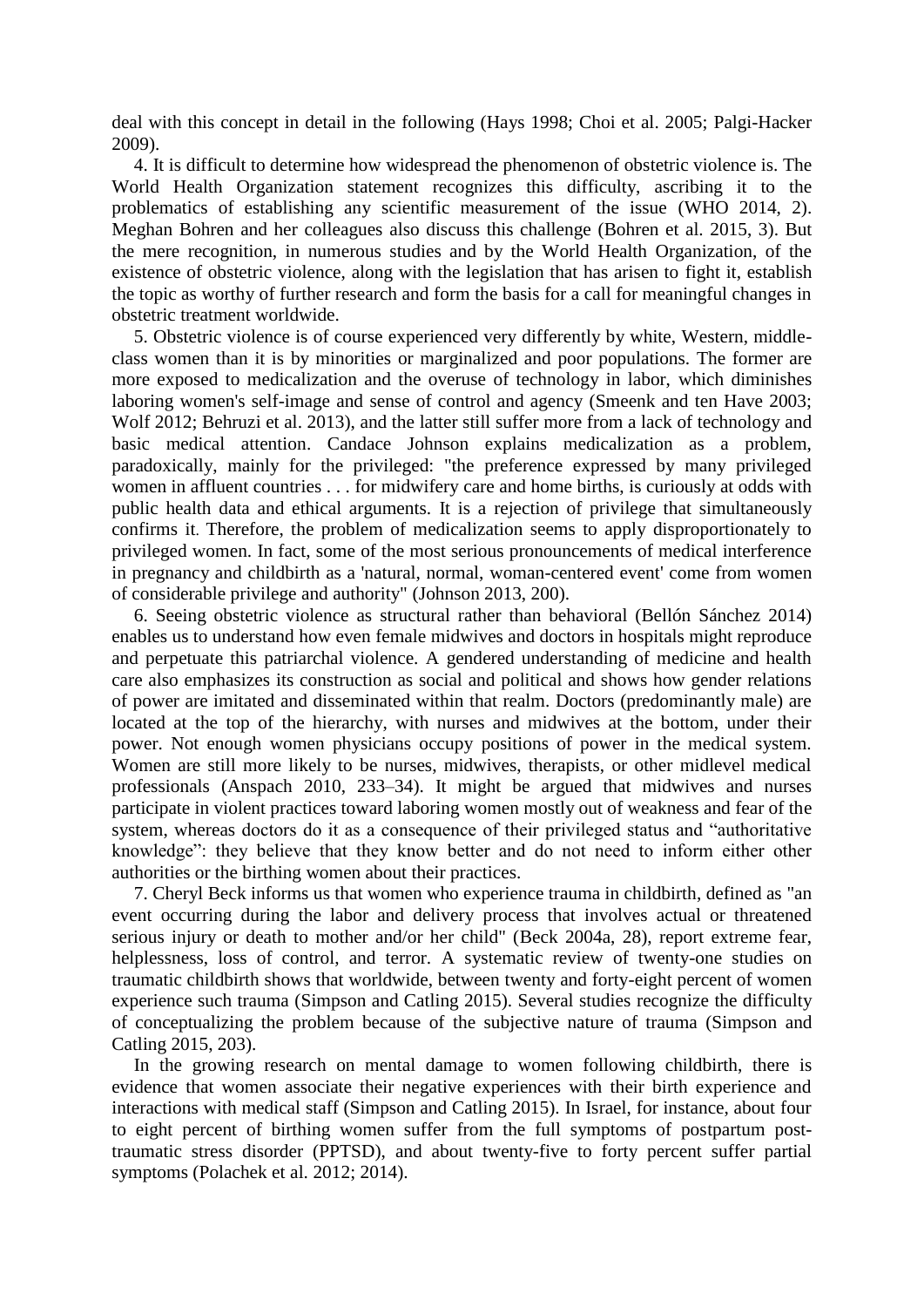8. On the paralyzing effect of pervasive shame and its deterrent effect on political change, see Locke 2007, 151; Dolezal 2015, 118.

9. Karin Martin argues that white, middle-class, heterosexual women giving birth in capitalist Western societies are characterized by hesitation and a desire to be polite and kind; using Young's analysis, she shows that this attitude may originate in women's internalization of repressive, censoring norms of feminine comportment (Martin 2003). As suggested earlier, a completely different analysis is required to describe the violence experienced by nonwhite laboring women, who are already considered "less civilized" or "more animal-like" before they even arrive in the labor room (hooks 1997): they have already been judged as "lacking in femininity" before they begin laboring. Johnson details the different treatment (less medicalized but also less cared for, with dreadful consequences) experienced by "womenothers" in labor (Johnson 2013).

10. Another report of a delivery, this one by a nurse who was present, echoes Lyerly's testimony: "I have witnessed many physicians say degrading things to women in natural labor, as if punishing them for not getting pain control in order to be more passive patients, including 'I don't want to hear any noise from you,' 'Come on, you need to open your legs, obviously you didn't mind that nine months ago'" (Goer 2010, 35).

11. Alana Bibeau examines the rhetoric behind interventions during labor in the United States, showing that medical staff frequently use the terms *risk* and *safety* to persuade women to agree to medical procedures and interventions (Bibeau 2014). Women reported that staff would say "think about what is best for the baby" to get consent for interventions, even when the intervention did not affect risk. This use of "think about what is best for the baby" demands that the future mother behave herself; its constant use in the delivery room showcases one kind of obstetric violence.

12. Evidence of this can be found in online projects dedicated to providing resources for healing from birth trauma, such as "The Hidden Shame of Birth Trauma" (Bordner 2016); "Dealing with Birth Experience Shame" (Kirkham n.d.); "Grief and guilt" (Birth without Fear 2013).

13. Beck reaches a similar conclusion in her analysis of recurring motifs in the experiences of women with PPTSD. One woman expressed her feelings of living with PTSD after a traumatic childbirth as follows: "Mechanically I'd go through the motions of being a good mother. Inside I felt nothing. If the emotion did start to leak, I quickly suppressed it. I'd smack myself on the hand and put my 'robot suit' back on" (Beck 2004b, 220).

#### **REFERENCES**

- Anspach, Renee R. 2010. Gender and health care. In *Handbook of medical sociology*, 6th ed., ed. Chloe E. Bird, Peter Conrad, Allen M. Fremont, and Stefan Timmermans. Nashville: Vanderbilt University Press.
- Bartky, Sandra Lee. 1990. Shame and gender. In *Femininity and domination: Studies in the phenomenology of oppression*. New York: Routledge.
- Beauvoir, Simone de. 1989. *The second sex*, trans. and ed. Howard M. Parshley. New York: Vintage Books.
- Beck, Cheryl Tatano. 2004a. Birth trauma: In the eye of the beholder. *Nursing Research* 53  $(1): 28-35.$ 
	- ———. 2004b. Post-traumatic stress disorder due to childbirth: The aftermath. *Nursing Research* 53 (4): 216–24.
- Behruzi, Roxana, et al. 2013. Understanding childbirth practices as an organizational cultural phenomenon: A conceptual framework. *BMC Pregnancy and Childbirth* 13 (1): 205–14.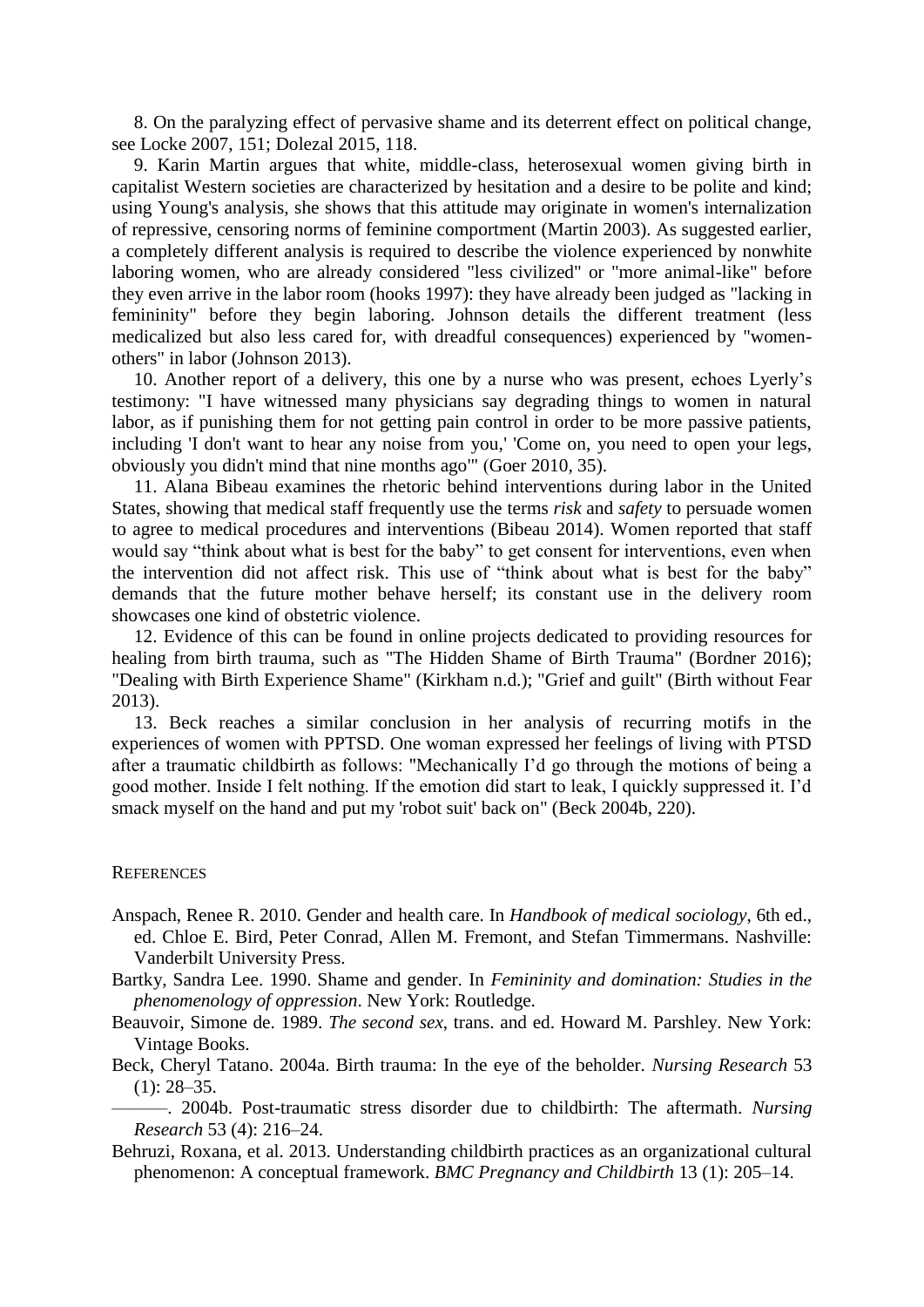- Bellón Sánchez, S. 2014. Obstetric violence: Medicalization, authority abuse and sexism within Spanish obstetric assistance. A new name for old issues? MA thesis, Utrecht University.
- Bibeau, Alana M. 2014. Interventions during labor and birth in the United States: A qualitative analysis of women's experiences. *Sexual and Reproductive Healthcare: Official Journal of the Swedish Association of Midwives* 5 (4): 167–73.
- Birth without Fear. 2013. Grief and guilt. http://birthwithoutfearblog.com/2013/11/22/griefand-guilt-the-birth-trauma-experience/ (accessed December 29, 2017).
- Bohren, Meghan A., et al. 2015. The mistreatment of women during childbirth in health facilities globally: A mixed-methods systematic review. *PLoS Medicine* 12 (6): e1001847.
- Bordner, Abby. 2016. The hidden shame of birth trauma. *CAPPA*, April 28. http://www.cappa.net/least-healthy-baby-hidden-shame-birth-trauma (accessed December 29, 2017).
- Charles, Sonya. 2013. Disempowered women? The midwifery model and medical intervention. In *Coming to life: Philosophies of pregnancy, childbirth, and mothering*, ed. Sarah LaChance Adams and Caroline R. Lundquist. New York: Fordham University Press.
- Choi, Precilla Y. L., Carol A. Henshaw, Sarah R. Baker, and Joanne Tree. 2005. Supermum, superwife, supereverything: Performing femininity in the transition to motherhood. *Journal of Reproductive and Infant Psychology* 23 (2): 167–80.
- Cohen Shabot, Sara. 2016. Making loud bodies "feminine": A feminist-phenomenological analysis of obstetric violence. *Human Studies* 39 (2): 231–47.
- ———. 2017. Laboring with Beauvoir: In search of the embodied subject in childbirth. In *A Companion to Beauvoir*, ed. N. Bauer and L. Hengehold. London: Blackwell.
- Cokerill, Vicki. 2017. The secret shame of mothers. *Huffington Post*, August 17. http://www.huffingtonpost.co.uk/vicki-moore/the-secret-shame-of
	- mothe\_1\_b\_17758548.html (accessed December 29, 2017).
- Deonna, Julien, Raffaele Rodogno, and Fabrice Teroni. 2011. *In defense of shame: The faces of an emotion*. Oxford: Oxford University Press.
- Dolezal, Luna. 2015. *The body and shame: Phenomenology, feminism, and the socially shaped body*. London: Lexington Books.
- Elmir, Rakime, et al. 2010. Women's perceptions and experiences of a traumatic birth: A metaethnography. *Journal of Advanced Nursing* 66 (10): 2142–53.
- Fuchs, Thomas. 2003. The phenomenology of shame, guilt and the body in body dysmorphic disorder and depression. *Journal of Phenomenological Psychology* 33 (2): 223–43.
- Goer, Henci. 2010. Cruelty in maternity wards: Fifty years later. *Journal of Perinatal Education* 19 (3): 33–42. http://doi.org/10.1624/105812410X514413 (accessed December 29, 2017).
- Harris, Rachel, and Susan Ayers. 2012. What makes labour and birth traumatic? A survey of intrapartum "hotspots." *Psychology and Health* 27 (10): 1166–77.
- Hays, Sharon. 1998. *The cultural contradictions of motherhood*. New Haven: Yale University Press.
- Heyes, Cressida J. 2013. Child, birth: An aesthetic. In *Dimensions of pain: Humanities and social sciences perspectives*, ed. Lisa Folkmarson Kall. New York: Routledge.
- Hodnett, E. D. 2002. Pain and women's satisfaction with the experience of childbirth: A systematic review. *American Journal of Obstetrics and Gynecology* 186 (5 Suppl Nature): S160–72.
- hooks, bell. 1997. Selling hot pussy: Representations of black female sexuality in the marketplace. In *Writing on the body: Female embodiment and feminist theory*, ed. Katie Conboy, Nadia Medina, and Sarah Stanbury. New York: Columbia University Press.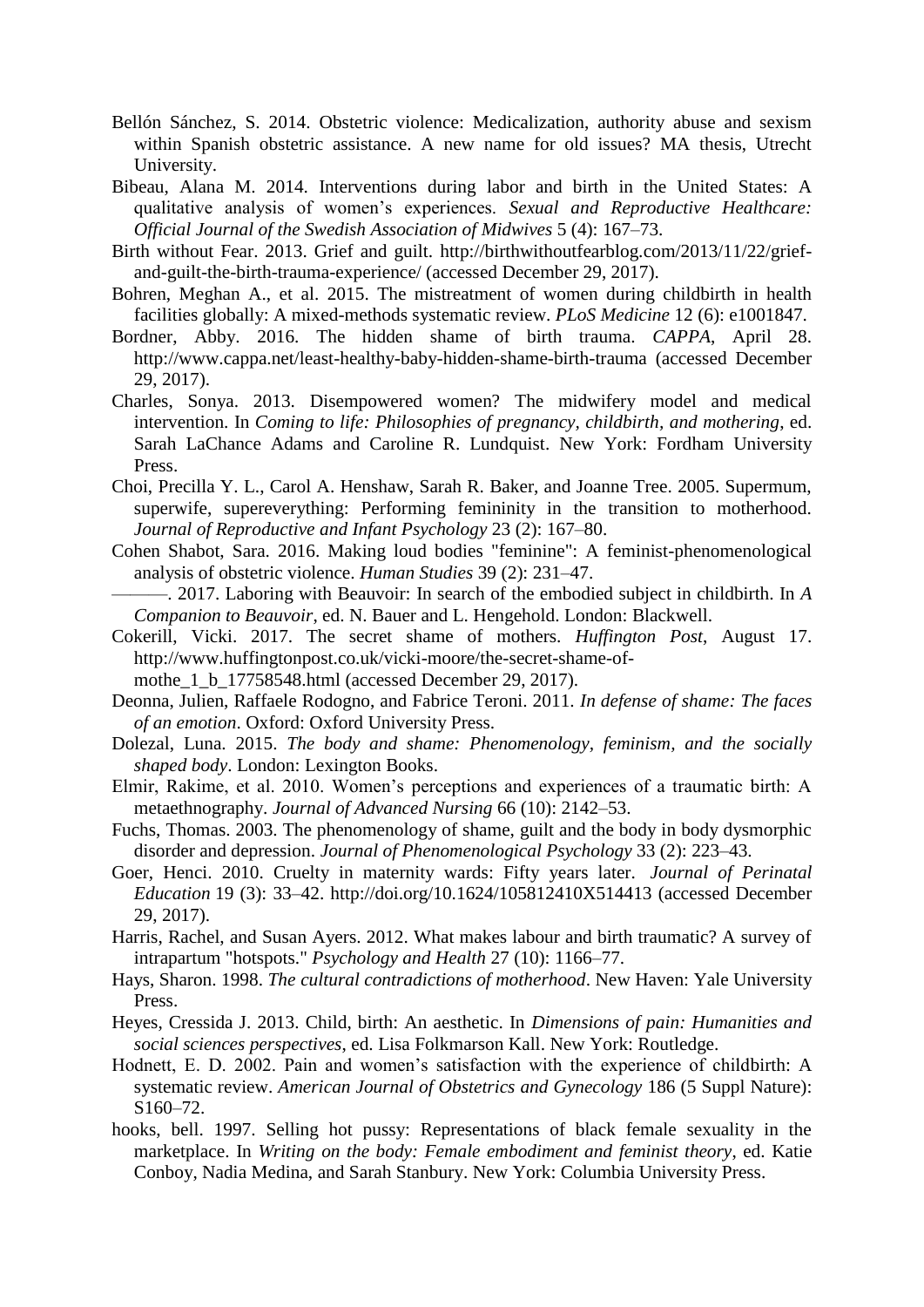- Humphries, Gretchen. 2001. You should be grateful. *Birth Matters* blog. http://www.birthtruth.org/grateful.htm (accessed December 29, 2017).
- Johnson, Candace. 2013. The political "nature" of pregnancy and childbirth. In *Coming to life: Philosophies of pregnancy, childbirth, and mothering*, ed. Sarah LaChance Adams and Caroline R. Lundquist. New York: Fordham University Press.
- Karlsson, Gunnar, and Lennart Gustav Sjöberg. 2009. The experiences of guilt and shame: A phenomenological-psychological study. *Human Studies* 32 (3): 335–55. https://link.springer.com/article/10.1007/s10746-009-9123-3 (accessed December 29, 2017).
- Kirkham, Lyndsay. n.d. Dealing with birth experience shame. *Story of Mum.*  http://www.storyofmum.com/content/dealing-birth-experience-shame-1471 (accessed December 29, 2017).
- Lavender, T., S. A. Walkinshaw, and I. Walton. 1999. A prospective study of women's views of factors contributing to a positive birth experience. *Midwifery* 15 (1): 40–46.
- Lee, Amy S. M., and Maggie Kirkman. 2008. Disciplinary discourses: Rates of cesarean section explained by medicine, midwifery, and feminism. *Health Care for Women International* 29 (5): 448–67.
- Lehtinen, Ullaliina. 1998. How does one know what shame is? Epistemology, emotions, and forms of life in juxtaposition. *Hypatia* 13 (1): 56–77.
- León, Felipe. 2012. Shame and selfhood. *Phänomenologische Forschungen*: 193–211.
- Liss, Miriam, Holly H. Schiffrin, and Kathryn M. Rizzo. 2013. Maternal guilt and shame: The role of self-discrepancy and fear of negative evaluation. *Journal of Child and Family Studies* 22 (8): 1112–19. http://doi.org/10.1007/s10826-012-9673-2 (accessed December 29, 2017).
- Locke, Jill. 2007. Shame and the future of feminism. *Hypatia* 22 (4): 146–62.
- Lyerly, Anne Drapkin. 2006. Shame, gender, birth. *Hypatia* 21 (1): 101–18.
- Malacrida, Claudia, and Tiffany Boulton. 2012. Women's perceptions of childbirth "choices": Competing discourses of motherhood, sexuality, and selflessness. *Gender and Society* 26 (5): 748–72.
- Martin, Karin A. 2003. Giving birth like a girl. *Gender and Society* 17 (1): 54–72.
- Melender, H.-L. 2006. What constitutes a good childbirth? A qualitative study of pregnant Finnish women. *Journal of Midwifery and Women's Health* 51 (5): 331–39.
- Metcalf, Robert. 2000. The truth of shame: Consciousness in Freud and phenomenology. *Journal of Phenomenological Psychology* 31 (1): 1–18.
- Miller, Suellen, and Andre Lalonde. 2015. The global epidemic of abuse and disrespect during childbirth: History, evidence, interventions, and FIGO's mother-baby friendly birthing facilities initiative. *International Journal of Gynecology and Obstetrics* 131: S49– S52. http://doi.org/10.1016/j.ijgo.2015.02.005 (accessed December 29, 2017).
- Palgi-Hacker, Anat. 2009. The mother as a subject: On the mother and non-motherhood in psychoanalytic theory. In *Motherhood: Psychoanalysis and other disciplines*, ed. Emilia Perroni. Tel Aviv: The Van Leer Jerusalem Institute and Hakibbutz Hameuchad. (In Hebrew.)
- Polachek, I. S., L. H. Harari, M. Baum, and R. D. Strous. 2012. Postpartum post-traumatic stress disorder symptoms: The uninvited birth companion. *Israel Medical Association Journal: IMAJ* 14 (6): 347–53.
	- ———. 2014. Postpartum anxiety in a cohort of women from the general population: Risk factors and association with depression during last week of pregnancy, postpartum depression and postpartum PTSD. *Israel Journal of Psychiatry and Related Sciences* 51 (2): 128–34.